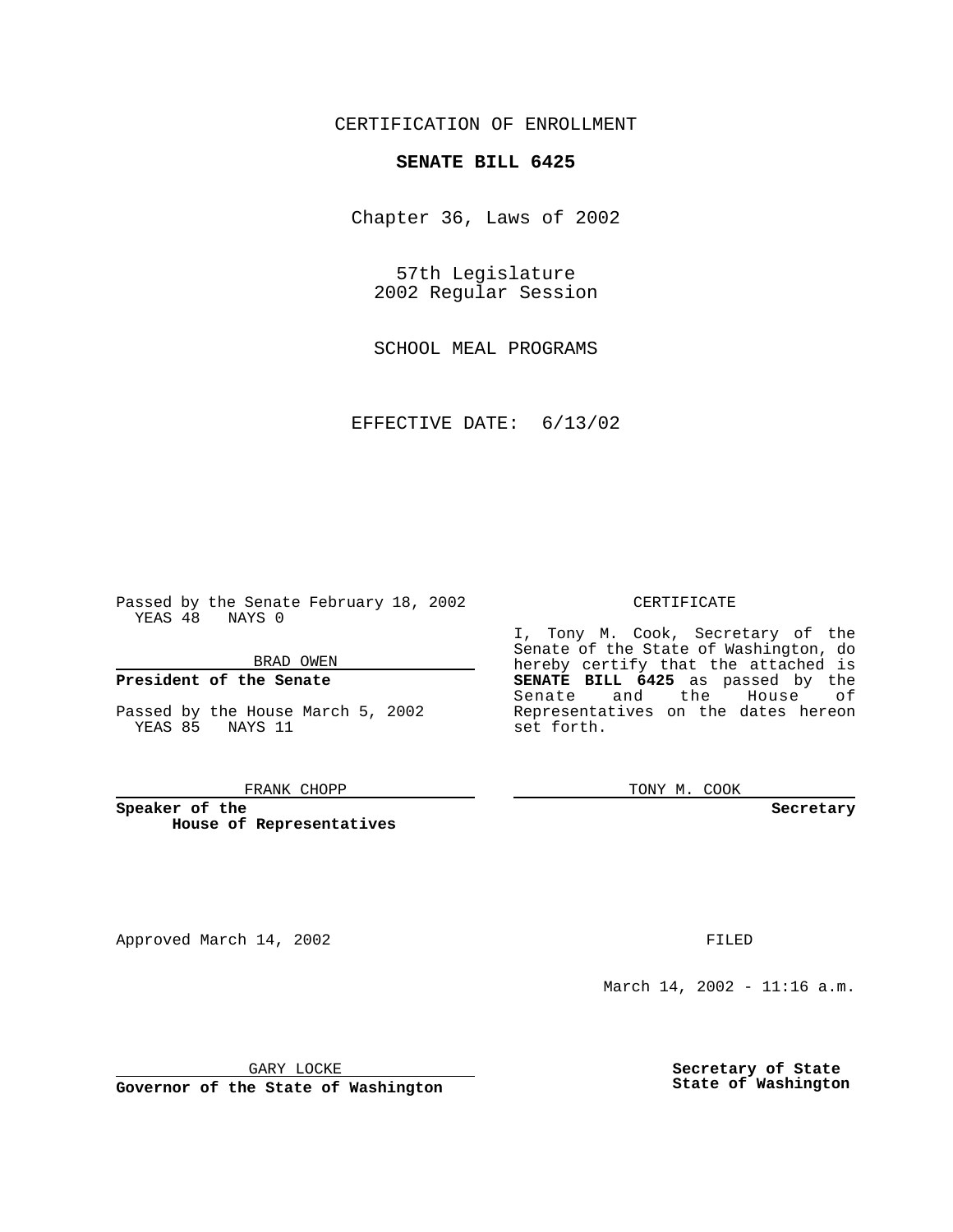# **SENATE BILL 6425** \_\_\_\_\_\_\_\_\_\_\_\_\_\_\_\_\_\_\_\_\_\_\_\_\_\_\_\_\_\_\_\_\_\_\_\_\_\_\_\_\_\_\_\_\_\_\_

\_\_\_\_\_\_\_\_\_\_\_\_\_\_\_\_\_\_\_\_\_\_\_\_\_\_\_\_\_\_\_\_\_\_\_\_\_\_\_\_\_\_\_\_\_\_\_

Passed Legislature - 2002 Regular Session

**State of Washington 57th Legislature 2002 Regular Session By** Senators McAuliffe, Carlson, Fairley, Kohl-Welles and Winsley Read first time 01/17/2002. Referred to Committee on Education.

1 AN ACT Relating to authorizing access to school meal programs and 2 kitchen facilities; and amending RCW 28A.235.120.

3 BE IT ENACTED BY THE LEGISLATURE OF THE STATE OF WASHINGTON:

4 **Sec. 1.** RCW 28A.235.120 and 1997 c 13 s 4 are each amended to read 5 as follows:

6 The directors of any school district may establish, equip and 7 operate ((<del>lunchrooms</del>)) meal programs in school buildings for 8 pupils( $(\tau)$ ); certificated and classified employees( $(\tau)$ ); volunteers; 9 public agencies, political subdivisions, or associations that serve 10 public entities while using school facilities; other local, state, or 11 federal child nutrition programs; and for school or employee functions: 12 PROVIDED, That the expenditures for food supplies shall not exceed the 13 estimated revenues from the sale of ((<del>lunches</del>)) meals, federal 14 ((lunch)) aid, Indian education fund lunch aid, or other anticipated 15 revenue, including donations, to be received for that purpose: 16 PROVIDED FURTHER, That the directors of any school district may provide 17 for the use of kitchens and lunchrooms or other facilities in school 18 buildings to furnish meals to elderly persons at cost as provided in 19 RCW 28A.623.020: PROVIDED, FURTHER, That the directors of any school